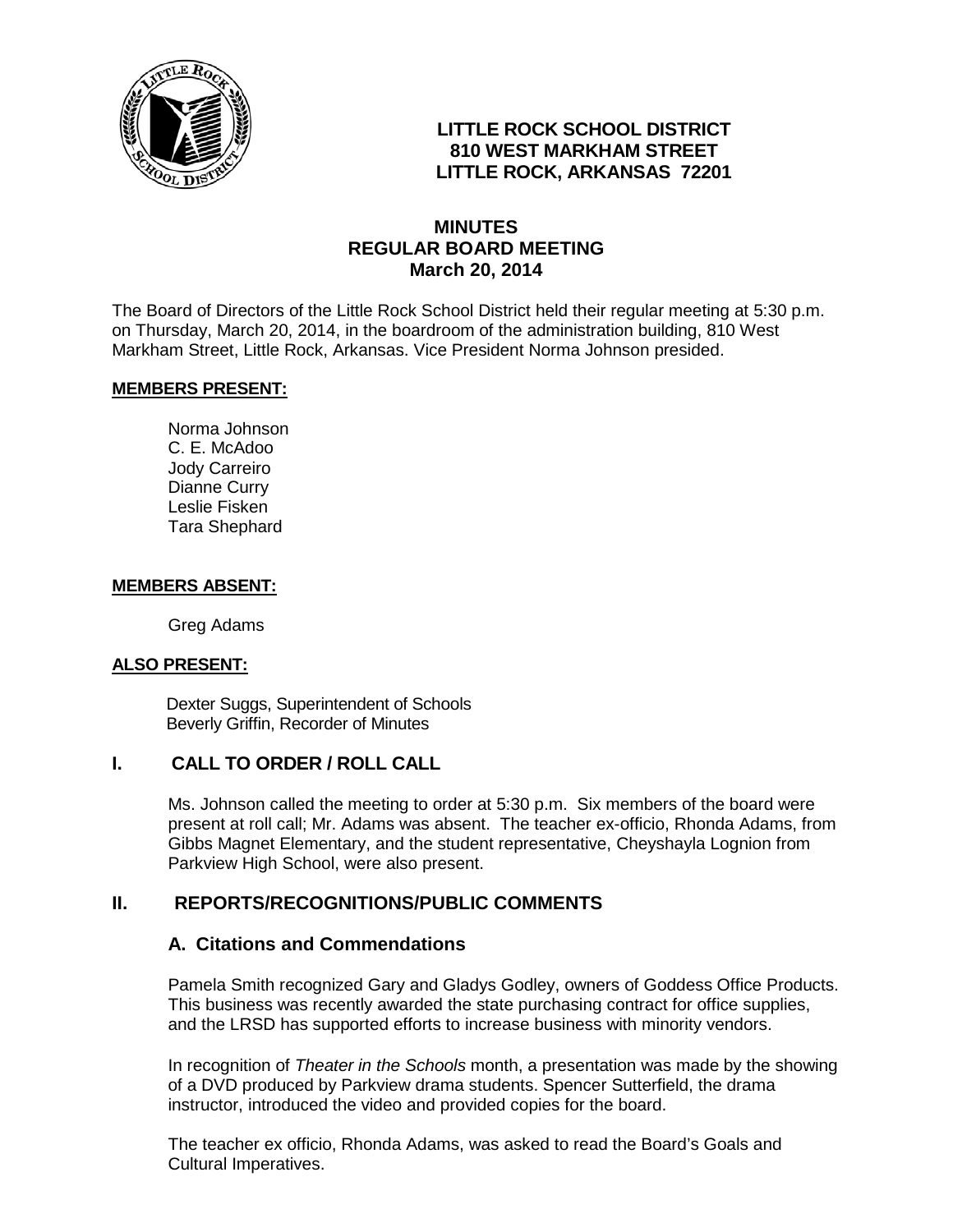## **B. Remarks from Citizens**

**Nikki Roseby** addressed the board regarding concerns at Hamilton Learning Academy. She believes her child's rights were violated during an incident at the school. She listed several categories from the student handbook and asked the board to do something about the way children are being treated.

**Dr. Janet Behrend**, a professor at UALR, addressed concerns regarding the elimination of Reading Recovery in the LRSD. She encouraged a review of the statistics which show RR is the most successful program in teaching young children to read.

**Nacole Gilbert** expressed concerns regarding the safety of her child at Hamilton. She said she was confused about the extreme measures taken when students are involved in altercations at the school.

**James Ross** said he believes "parents are being demoralized" by ignoring concerns brought to the board. He said he was speaking in defense of all the children in the district, and he expressed hope the collective voices will cause change. He expressed support for teachers and thanked them for helping him to understand what needs to be done to assist struggling readers. He also spoke in support of Reading Recovery.

**John Walker** asked the board to give serious consideration to the remarks of Dr. Ross. He asked them to listen to the point of view of parents and others, that it is important for children to read in order for the community to be prosperous. The inability to read leads to a lack of self-esteem which dooms them to lives of inferiority. He spoke in support of Reading Recovery. He also responded to concerns expressed by parents of students at Hamilton. He deemed Hamilton as a "throw away school" for "throw away children."

**Joy Springer** repeated her comments from previous meetings regarding the evaluation of programs. She asked if the LRSD is really implementing a new assessment process, and asked if they had seen any evaluation reports. The assessment reports will help the board to make the decisions regarding reading programs.

## **C. Donations of Property**

Cheyshayla Lognion, student ex officio, read the list of recent donations to the district. Mr. Carreiro made a motion to accept the donations. Ms. Curry seconded the motion and it **carried unanimously**. The donations are listed in the following chart:

#### **SCHOOL/DEPARTMENT ITEM ITEM DONOR** Baseline Elementary School \$200.00 cash donation to the "Party with the Principal" and services valued at \$150.00 to the " 75 Days Without a Fight" First Assembly Of Little Rock

#### **DONATIONS**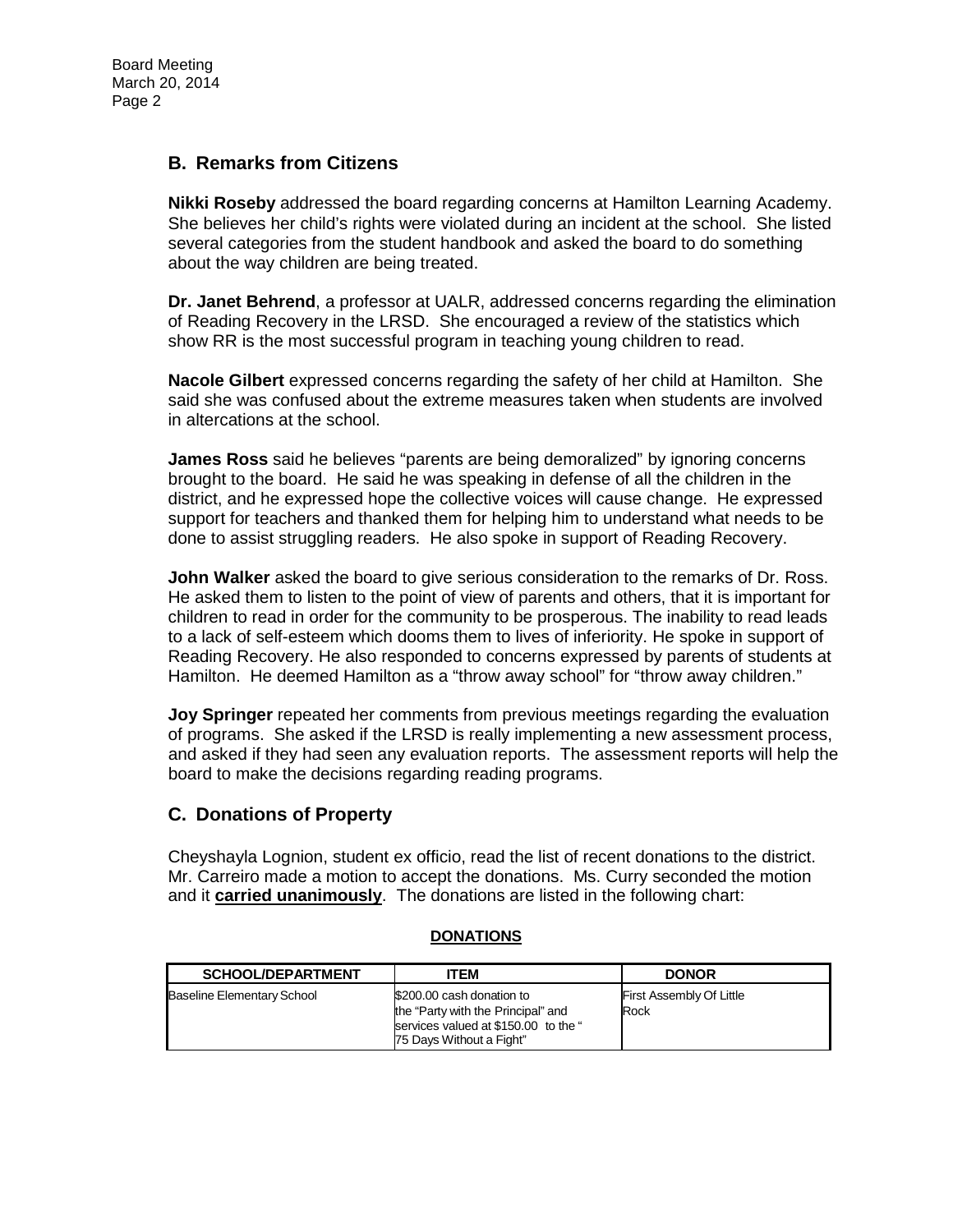| <b>SCHOOL/DEPARTMENT</b>          | <b>ITEM</b>                                                                                                                                                                                                              | <b>DONOR</b>                                            |
|-----------------------------------|--------------------------------------------------------------------------------------------------------------------------------------------------------------------------------------------------------------------------|---------------------------------------------------------|
| <b>Baseline Elementary School</b> | Services valued at \$500.00<br>for "Party with the Principal", door prizes<br>valued at \$300.00 for "Donuts for Dads",<br>and gift bags valued at \$250.00 for<br>students who scored<br>Proficient/Advanced on testing | First Assembly Of Little<br>Rock                        |
| <b>Baseline Elementary School</b> | Refreshments valued at<br>\$100.00 for "Parent Math<br>Night"                                                                                                                                                            | <b>Exalters of Christ</b><br>Ministries International   |
| <b>Baseline Elementary School</b> | \$300.00 cash to purchase<br>ink for the Science Fair                                                                                                                                                                    | Fellowship Bible Church                                 |
| Central High School               | Yarn and needles valued at<br>\$2278.07 to the Knitting<br>Club                                                                                                                                                          | Shawne Leach                                            |
| Central High School               | Original artwork,<br>RememberingRosey,                                                                                                                                                                                   | <b>Rex Deloney</b>                                      |
| Central High School               | 30 hours of labor on the<br>bell restoration and 15 hours of labor on<br>the trophy case valued at \$1350.00                                                                                                             | Kent Bryant                                             |
| Henderson Middle School           | \$500.00 cash to the Math<br>and Science Departments                                                                                                                                                                     | <b>B-H-T Investment Co</b><br>and B-B Oil Company       |
| Henderson Middle School           | \$200.00 cash for lunch<br>money for disadvantaged students<br>attending the field trip to the Museum of<br>Discovery                                                                                                    | Mr. Marc Verbos, ASA<br>Group                           |
| <b>Henderson Middle School</b>    | \$500.00 cash to the AVID<br>Program                                                                                                                                                                                     | Little Rock Black Police<br><b>Officers Association</b> |
| Mabelvale Elementary<br>School    | \$1000.00 cash to the Little<br>Gentlemen's Club                                                                                                                                                                         | St. Mark Baptist Church                                 |
| Mabelvale Elementary<br>School    | Food and clothing valued at<br>\$2500.00 for students during the<br>Thanksgiving and Christmas<br>holidays                                                                                                               | Mabelvale United<br>Methodist Church                    |
| Mabelvale Elementary<br>School    | Food and clothing valued at<br>\$750.00 for students during the<br>Thanksgiving and Christmas holidays                                                                                                                   | <b>Village Creek Baptist</b><br>Church                  |
| Mabelvale Elementary<br>School    | Food valued at \$150.00 for<br>students and their family during the<br>Christmas holiday                                                                                                                                 | Mrs. Zinn Carrigan                                      |
| Mabelvale Elementary<br>School    | Food valued at \$750.00 for<br>students and their family during the<br>Thanksgiving holiday                                                                                                                              | <b>That Church</b>                                      |
| Mabelvale Elementary<br>School    | Food valued at \$750.00 for<br>students and their family during the<br>Thanksgiving holiday                                                                                                                              | Crosswalk Family of God<br>Church                       |
| Pulaski Heights Middle<br>School  | \$100.00 cash to the Dance<br>Program                                                                                                                                                                                    | Brian and Erin Bush                                     |
| Pulaski Heights Middle<br>School  | \$100.00 cash to the Science<br>Olympiad Program                                                                                                                                                                         | Nikolai and Leslie Fisken                               |
| Pulaski Heights Middle<br>School  | \$25.00 cash to the Science<br>Olympiad Program                                                                                                                                                                          | Paul and Wendy Wood                                     |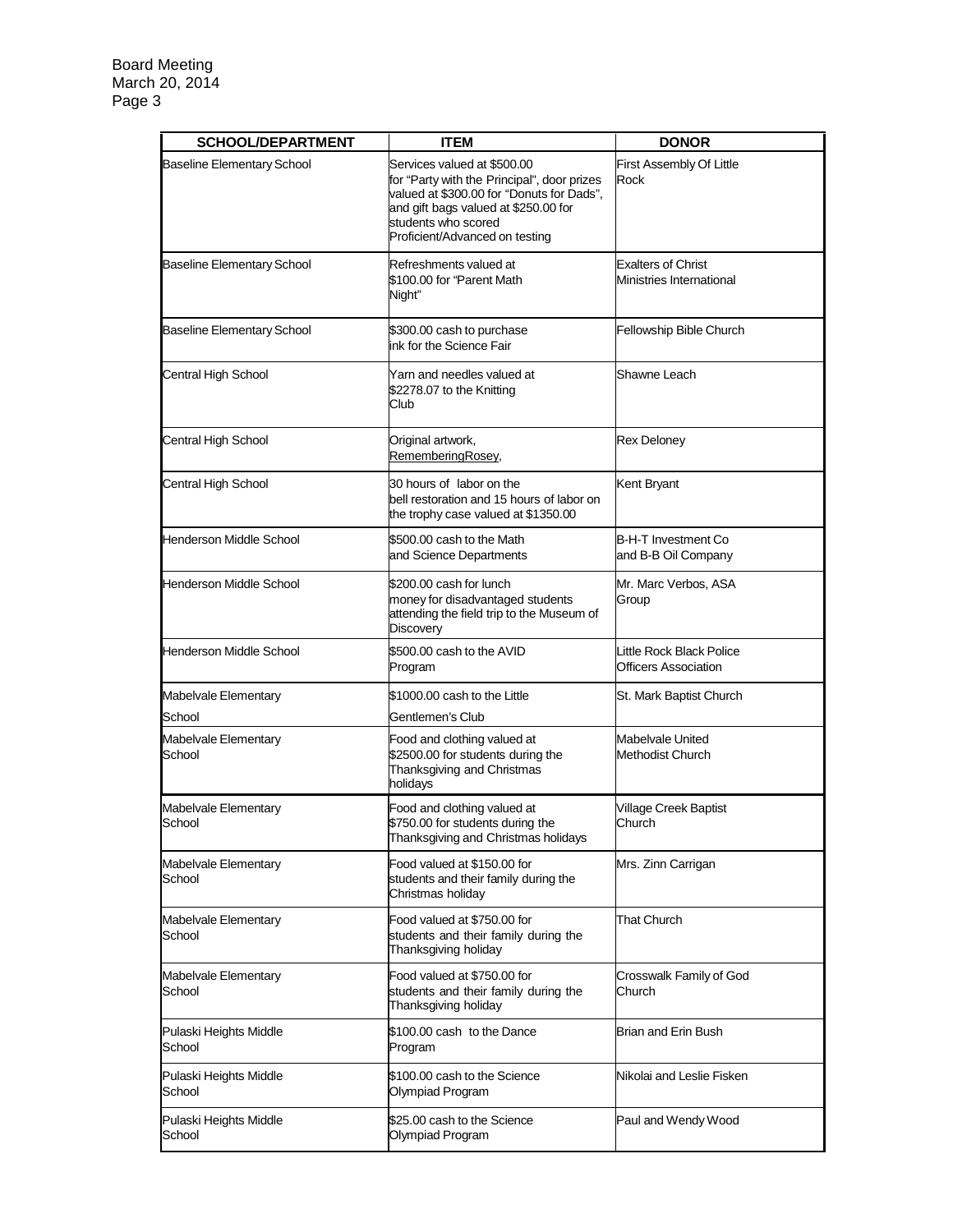| <b>SCHOOL/DEPARTMENT</b>                        | <b>ITEM</b>                                                                                                                                                           | <b>DONOR</b>                      |
|-------------------------------------------------|-----------------------------------------------------------------------------------------------------------------------------------------------------------------------|-----------------------------------|
| Pulaski Heights Middle<br>School                | \$200.00 cash to the Science<br>Olympiad Program                                                                                                                      | Timothy and Monica<br>Kimbrell    |
| Pulaski Heights Middle<br>School                | \$50.00 cash to the Science<br>Olympiad Program                                                                                                                       | Scott and Kristy Moody            |
| Romine Inter-district School                    | \$200,00 cash to be used for<br>school uniforms                                                                                                                       | Calvary Church of the<br>Nazarene |
| Metropolitan Career-<br><b>Technical Center</b> | Donation of chipping<br>hammer, wire brushes, welding hoods<br>with hardware, welding hats, and<br>welding hats with quarter sleeves to the<br><b>Welding Program</b> | Caterpillar, Inc.                 |

# **D. Little Rock PTA Council**

Sarah Bernhardt, PTA Council president, announced the next Council meeting on Tuesday, April 15<sup>th</sup>, 11:30 a.m. It will be held at Forest Park Elementary School. She announced to those who might be interested in serving as an officer in the Council, to contact Ms. Henri Smothers for information.

# **E. Little Rock Education Association**

Cathy Kohler thanked board members on behalf of the employees who will soon receive raises after the board voted to accept the recommendation for a 3% increase. She reported the custodial unit had ratified their contract last night, and the result would be that these employees will soon have the same benefits as other groups of employees.

She expressed some concern regarding the recently approved Memorandum of Understanding regarding the schools scheduling activities on school board meeting nights. Some schools have scheduled events on board meeting nights. She passed out a packet of information regarding employee grievances, and asked the board to review the packet. It is her belief the superintendent is trying to undermine an employee's right to a fair hearing before the board.

## **IV. REPORTS AND COMMUNICATIONS**

#### **A. Remarks from Board Members**

**Ms. Shephard** reported on attending parent night at David O. Dodd Elementary School. She was pleased with the work being done by the faculty and staff to ensure parents are prepared to help their children with the upcoming literacy and math tests.

**Ms. Curry** wished the audience a pleasant spring break. She encouraged students to come back prepared to finish up the year.

**Mr. McAdoo** announced that March is Women's History month. He wanted to highlight the contributions of women in history, especially those who work for the LRSD, by celebrating women of character, courage, and commitment.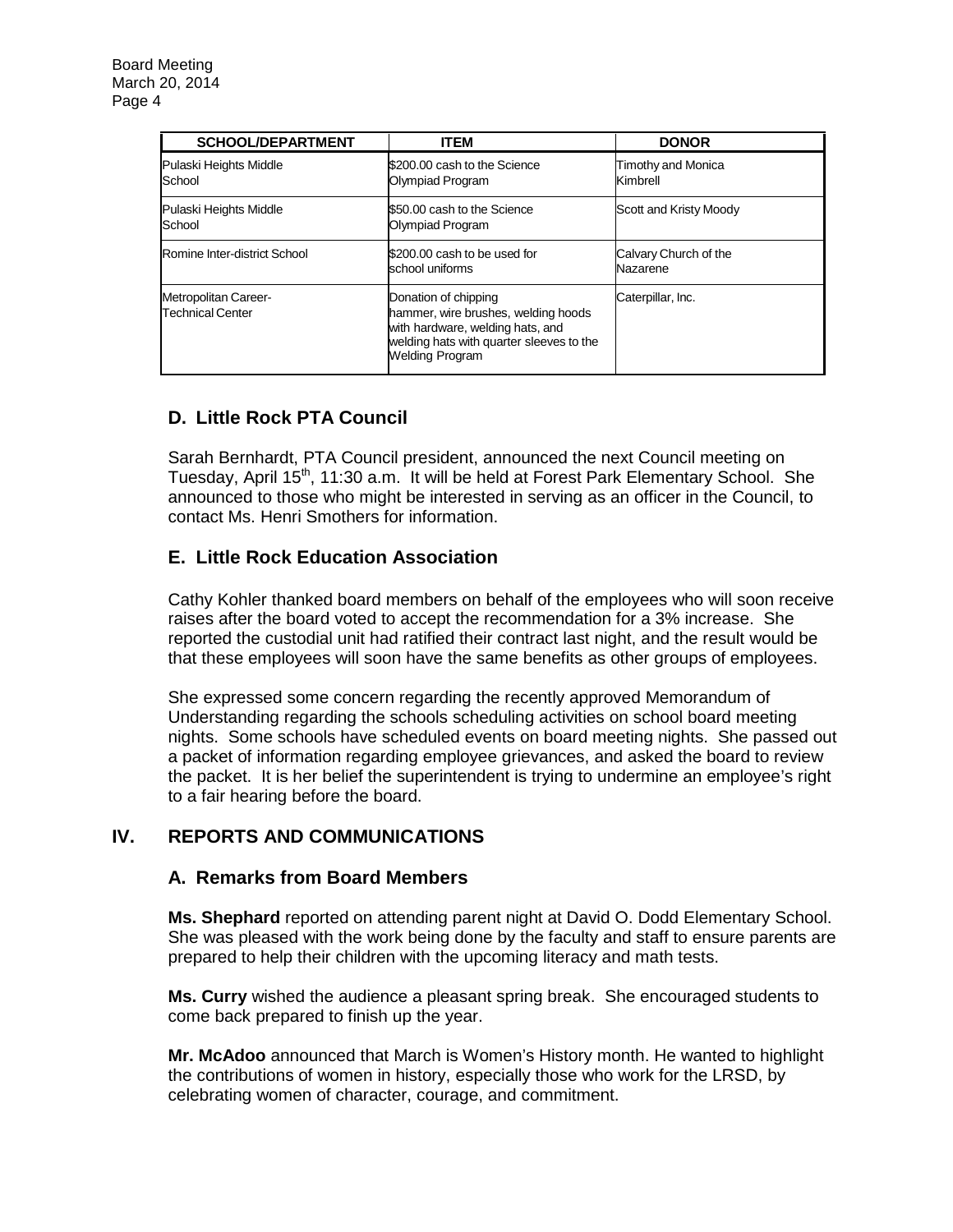**Ms. Johnson** greeted the audience and said she loves the LRSD, and believes she is a part of the solution, not a part of the problem. She said she wanted everyone to work together to ensure every student is getting the education they need in order to be successful. All students are not the same, some don't learn as quickly as others, but all deserve a quality education.

## **B. Legal Update**

Mr. Heller reported on several topics of interest to the Board. Judge Marshall has scheduled a hearing in federal court on April  $4<sup>th</sup>$  at 9:00 a.m. Topics for discussion include the Pulaski County Special School District's status regarding unitary status, the Office of Desegregation Monitoring, and the future of the Magnet Review Committee. Board members are welcome to attend if they are interested, but are not required to be there.

The status of the MRC concerns the LRSD because it will impact how we are to maintain the inter-district magnet school characteristics and how we will process inter-district transfers. Since the Board approved opting in to school choice for the coming school year, he will prepare and propose adoption of a policy for implementing school choice. Dr. Fields will provide assistance as he will grant school choice requests based on the board policy.

Mr. Heller report he had also been working with Dr. Suggs to secure the exchange of titles on the buses that were included in the desegregation settlement and a written agreement regarding forgiveness of the desegregation loan from the state. He's hopeful these decisions may be made before the next board meeting.

As required by the settlement agreement, all appeals to the desegregation issue on charter schools were dismissed by the Eighth Circuit Court. There is also a hearing scheduled before the Arkansas Charter School authorizing panel regarding Quest Charter school. Quest has asked to move the location of the school; and no argument has been raised against that move. One of the initial concerns was the proximity of the initial site to the property purchased by the LRSD for building a new school. Mr. Heller will provide a written summary of pending legal issues by the next meeting.

Khayyam Eddings reported briefly on the conveyance of the property in Pankey; a draft quit claim deed had been presented to the city of LR Board for consideration. When it is returned, it will be brought to the board for authorization and for execution of the deed. The city is working with the Pankey community groups to ensure there is an educational component to that facility upon conveyance of the property.

#### **C. Discussion: Dress Code for Vendors and Contractors**

Dr. Suggs responded to a question from Mr. McAdoo regarding a stipulation in contracts with vendors and independent contractors, requesting their employees abide by the LRSD dress code. This component would need to be included as a line item when contracts are drawn and approved. This will be done with large vendors to ensure they abide by the dress code.

#### **SUSPENSION OF THE RULES**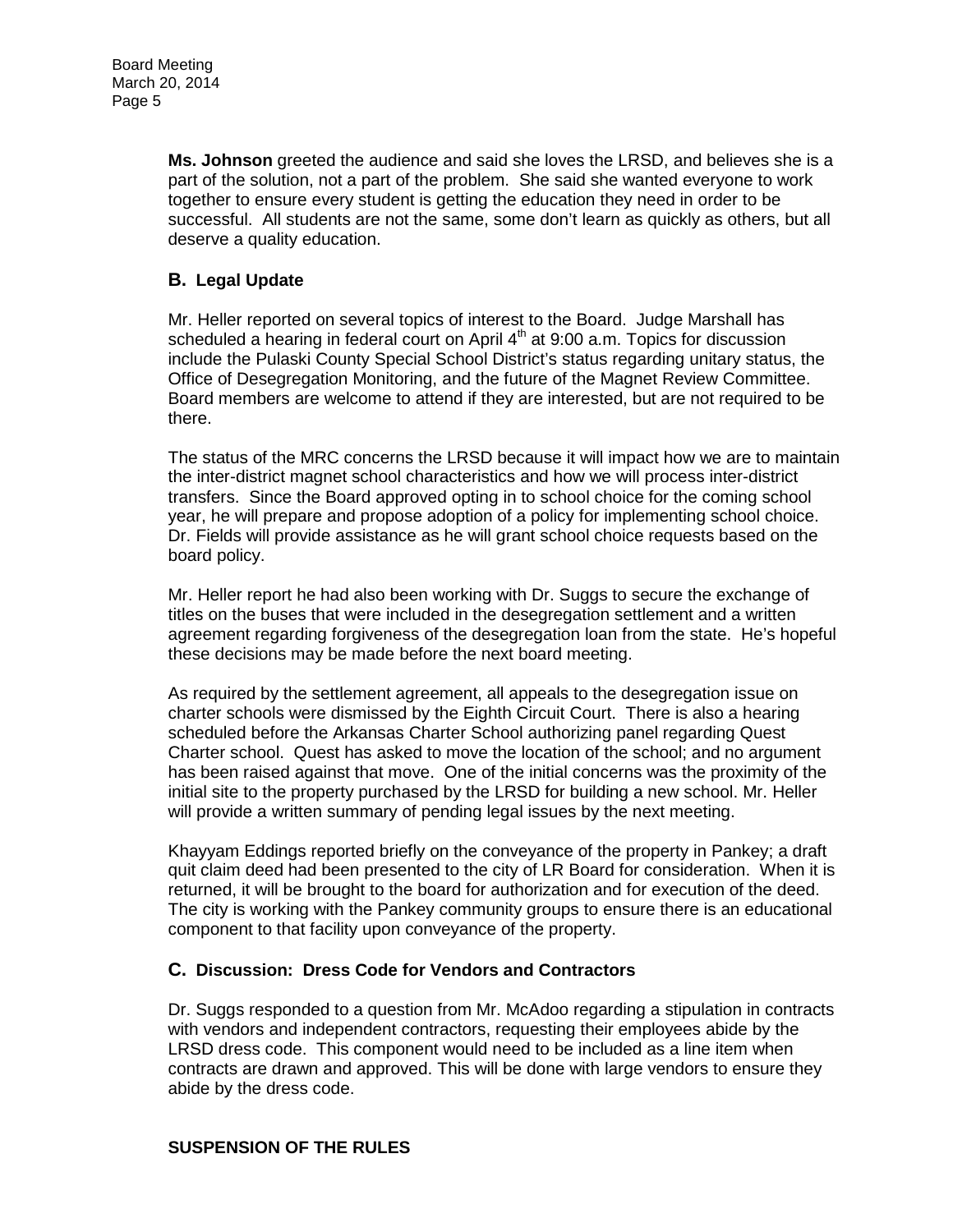Mr. McAdoo made a motion to suspend the rules to take action on an item not included in the board's agenda. Mr. Carreiro seconded the motion, and it **carried unanimously**.

Mr. McAdoo made a motion to insure all employees understand they are covered under the dress code policy. Ms. Curry seconded the motion.

After a brief discussion, Mr. Carreiro offered a substitute motion to resolve the Board of Directors intends for the dress code policy to be consistent among all employees and staff members. Mr. McAdoo agreed to the substitute motion, and seconded. The vote was **unanimous**.

#### **D. Report: Student Mental Health Services**

Information on the requested information will be included in the Board's Friday update. A presentation will be made at the April agenda meeting.

## **E. Update: Facilities Review – Fanning Howey**

At the agenda meeting, Carl Baxmeyer reported and introduced Troy Glover for a brief discussion on the progress of the facilities review. A worksession was scheduled for the following Monday, and information will be provided at that time to explain the methods of projecting enrollment trends with an explanation of how the numbers were generated for building capacity. Each building's report will list the attributes of the school and how the current facility aligns with the future expectations for the school. Examples of the facilities conditions assessments and demographics will be provided at the worksession.

#### **F. Report / Presentation: LRSD Literacy Programs**

Sabrina Stout, elementary literacy specialist for the LRSD, presented a PowerPoint overview of the proposed literacy program. Board members were provided a copy of the presentation, and Ms. Stout responded to questions.

Additional information requested included:

- information on how Reading Recovery teachers currently assess students who need assistance, and how many students are being served with RR. Can the report be generated by race and gender?
- Information on the "rate of dismissal." Is there exit data for reading recovery?
- Is there a sampling of data which shows progress at Terry and other schools within the district that are using the proposed literacy model.

Dr. Suggs further explained and discussed the proposed literacy initiative, emphasizing that it is not a "program," but is a districtwide instructional method to increase and sustain progress in literacy. Programs are defined as "outside entities with costs attached." Initiatives are embedded within the current operational cost.

He also explained that Reading Recovery would not be completely removed from the district's elementary schools, but would be used in conjunction with effective instruction and professional development to ensure students are receiving appropriate support.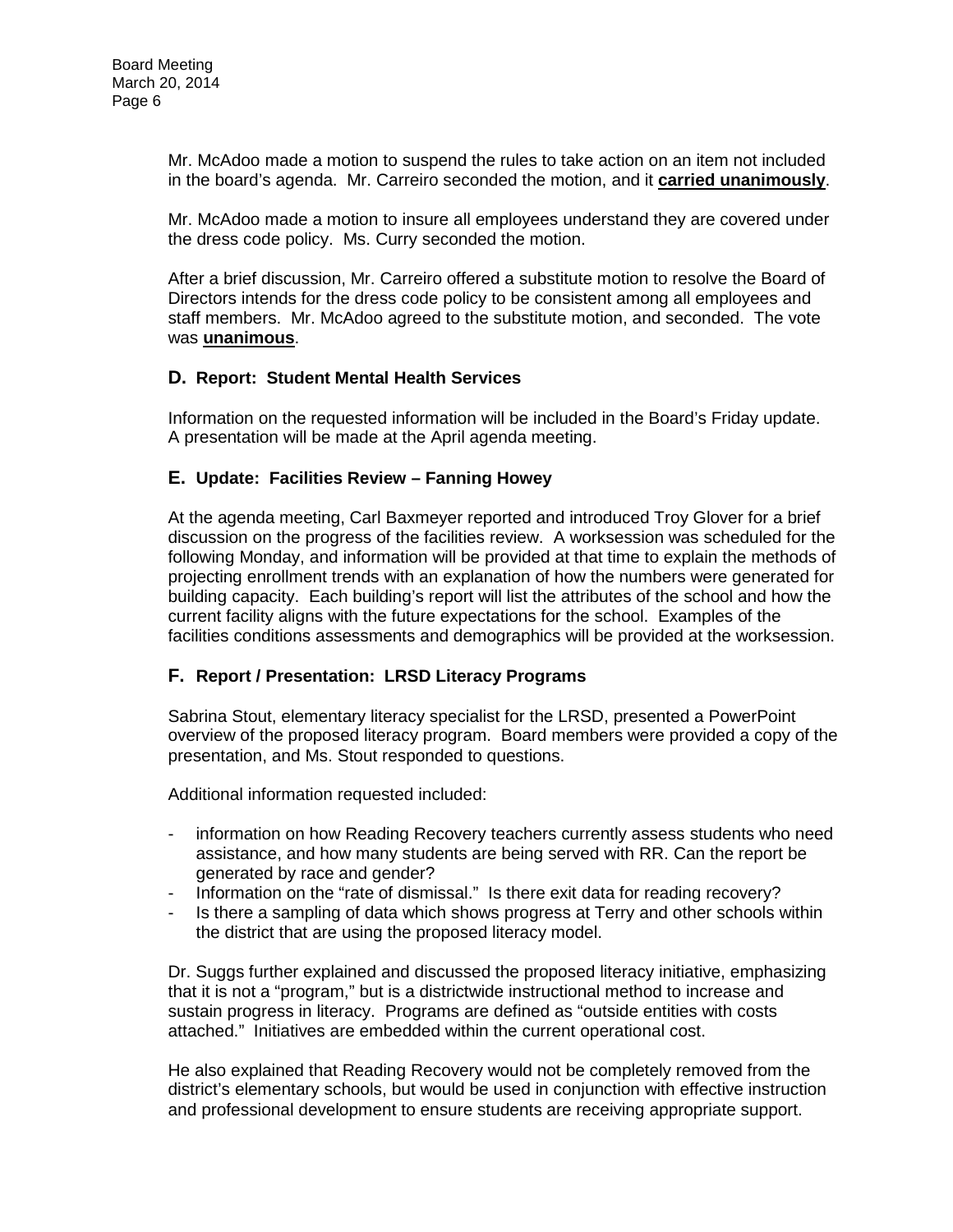Building principals will be given the opportunity to continue using Reading Recovery in their schools via their discretion, utilizing auxiliary funding options including Title I, NSLA, and grants.

Board members asked for a "compact" report to explain the literacy component; something that teachers, staff and administrators can use as a reference.

#### **G. Update: LRSD Prekindergarten Program**

Karen James provided an overview of the LRSD Pre-K programs. A copy of the PowerPoint presentation was attached to the agenda.

## **III. CONSENT ITEMS**

The items on the consent agenda were approved as submitted.

## **A. Minutes**

Minutes from meetings held on February  $27<sup>th</sup>$  and March 13<sup>th</sup> were attached to the agenda.

## **B. Internal Auditors Report**

Mr. Becker's month report was included in the Board's agenda.

# **IV. BOARD POLICY AND REGULATIONS REVIEW**

## **A. First Reading: Board of Education Policy KFA – Joint Use of District Facilities**

The administration recommended adoption of Board policy KFA – Joint Use of District Facilities on first reading. This policy regulates collaborative use of LRSD facilities by local government agencies, colleges, universities, and/or community organizations during non-school hours.

In January 2014, the district was awarded two Joint Use Agreement Grants through the Arkansas Department of Education. As part of the grant process, a Joint Use of Facilities policy was to be developed. The two funded projects include:

- Mabelvale Middle School in partnership with the Federation of Latino Basketball. Funded at \$28,000 for repair to the gym floor.
- Gibbs Magnet School in partnership with the City of Little Rock Parks and Recreation. Funded at \$13,000 to construct an oval walking track around the open practice field between Dunbar and Gibbs.

Linda Young was present to respond to questions. Mr. Carreiro moved to approve on first reading; Mr. McAdoo seconded the motion, and it **carried unanimously**.

## **B. First Reading: Board of Education Policy DJF – Minority and Women Owned Enterprises**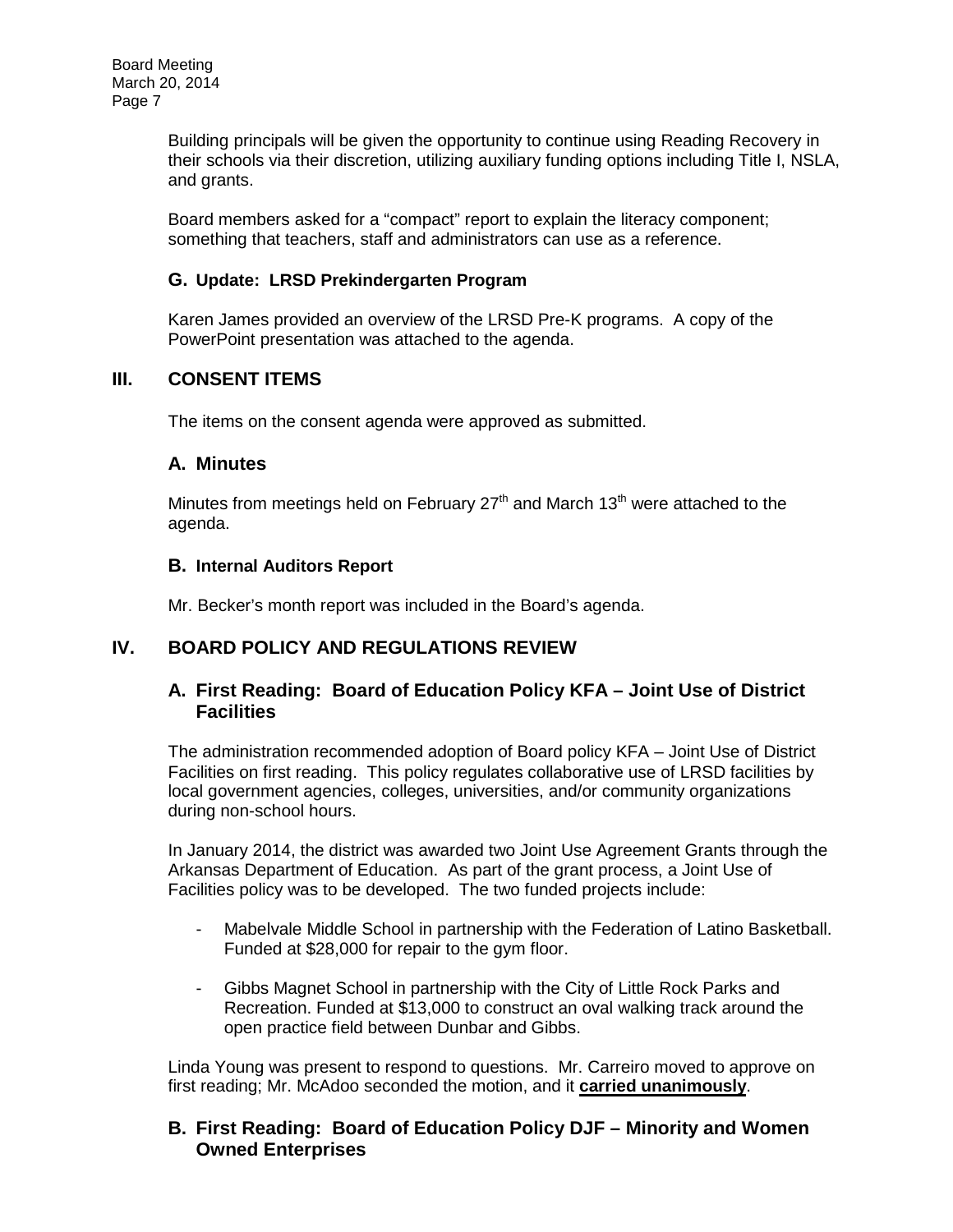To comply and be consistent with the laws of the State of Arkansas, the existing policy *DJF Minority and Women Owned Enterprises* required revision to add a category "service-disabled veterans" to the Minority definition within contracts.

Mr. Carreiro moved to accept the revisions to DJF on first reading; Ms. Curry seconded the motion and it **carried unanimously**.

## **C. Regulation Revision: DJF-R Minority and Women Owned Enterprises**

Regulation DJF-R was provided for the Board's review. No action was required.

## **D. First Reading: Board of Education Policy Revisions: BEB Special School Board Meetings; BEDDB Suspension of Rules of Order; BEDF Voting Method**

The revisions to LRSD policies regarding voting methods remained on the table. An opinion has been requested from the State Attorney General to determine if LRSD policy, State Law, and Roberts' Rules of Order are in conflict.

## **V. HUMAN RESOURCES**

## **A. Personnel Changes**

General personnel changes were printed in the Board's agenda. The motion to approve was made by Ms. Fisken. Ms. Curry seconded the motion, and it **carried unanimously**.

#### **B. Superintendent's Evaluation Document / Tool**

Review and adoption of the evaluation instrument was postponed until the April agenda meeting. Mr. Carreiro identified one item where there was a typographical error. Ms. Curry expressed concern regarding the ten-point rating scale, and suggested going back to a five-point guide. Board members were asked to send their suggestions for revision of the document to Ms. Griffin by the end of next week.

## **VI. FINANCE & SUPPORT SERVICES**

#### **A. Budget Update**

Mr. Bailey reported briefly commenting on expected decreases in federal funding and Title I. A budget worksession will be held within a few weeks for a more in-depth review of the expected reductions in operating funds.

## **B. Minority and Women Business Enterprise (MBE/WBE) Monthly Report**

The monthly MWBE report was included in the Board's agenda.